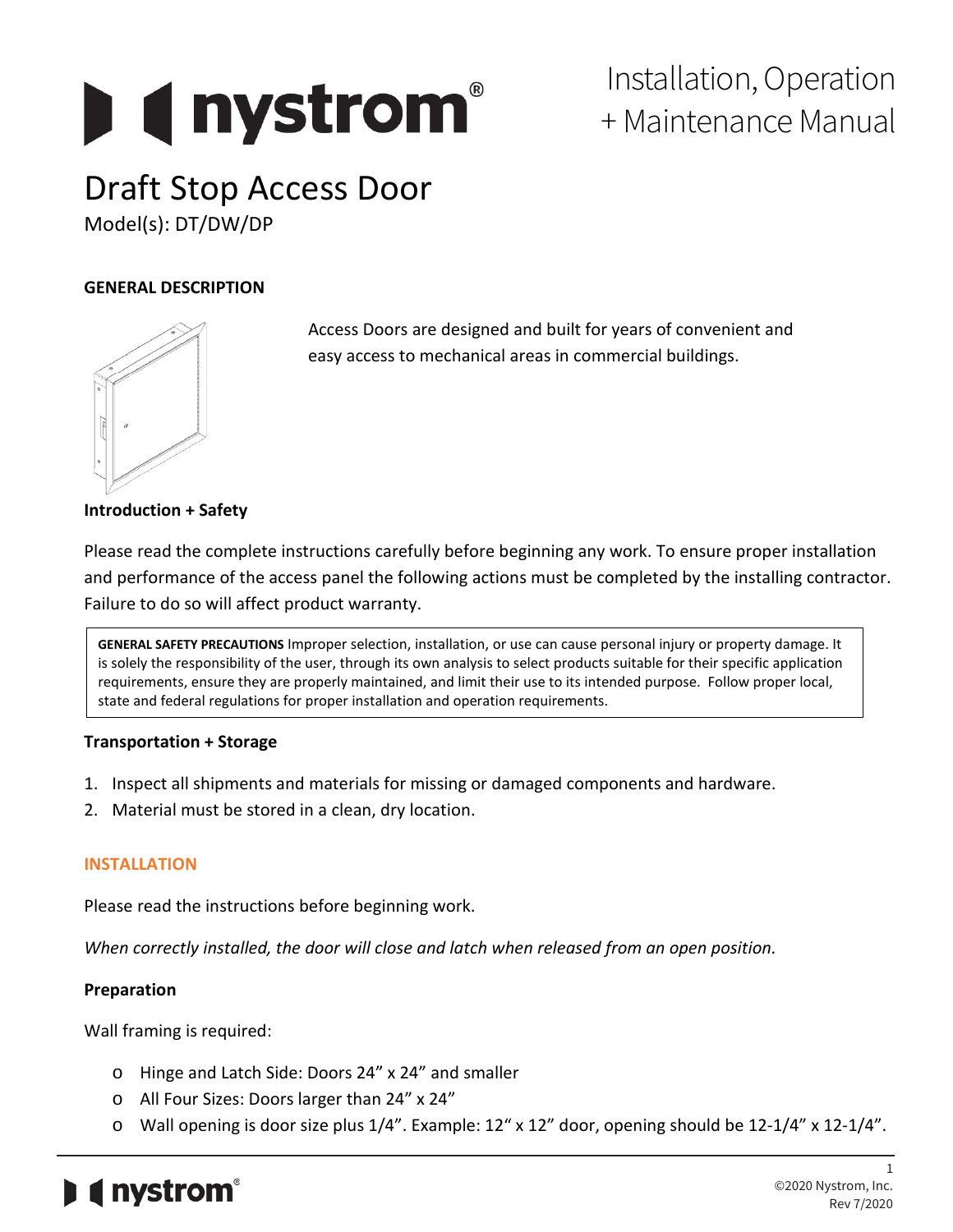#### **STUD WALL**

#### **Tools Needed**

#### **Supplies Needed** o Drywall Screws

o Drill Bit and Driver

O

o Screwdriver

#### **Installation**

- 1. Place door in opening and mark location of attachments on studs using holes in latch and hinge side of door frame as guides.
- 2. Remove door and drill 5/32" holes through studs at points marked for attachment.
- 3. Place door into position and fasten to wall as follows:

| Wood Substrate  | 1-1/4" drywall screws; minimum of 2 per side |
|-----------------|----------------------------------------------|
| Steel Substrate | 1-1/8" drywall screws; minimum of 2 per side |

- 4. For panels utilizing a drywall bead flange (DW), screws should be fastened at 18" on center (O.C.) maximum through the flange face in addition to the pre-existing holes located on the inside of the frame.
- 5. Check door for freedom of movement. If it binds, shim to remove any racking of frame at attachment points.
- 6. Install the spring. Self-closure of door is required for all draft stop applications; thus, spring must be installed.

#### **MASONARY WALL**

| <b>Tools Needed</b> |                       | <b>Supplies Needed</b> |                                     |
|---------------------|-----------------------|------------------------|-------------------------------------|
|                     | o Drill Bit and Drill |                        | o 1" flat-head steel machine screws |

#### **Installation**

- 1. For new construction, unfold masonry anchors prior to fill.
- 2. Place door in opening and mark location of attachments using holes in latch and hinge sides of door frame as guides.
- 3. Remove door and install expansion shields in wall at points marked.
- 4. Place door into position and fasten with 1" flat-head steel machine screws.
- 5. Check door for freedom of movement. If it binds, shim to remove any racking of frame at attachment points.

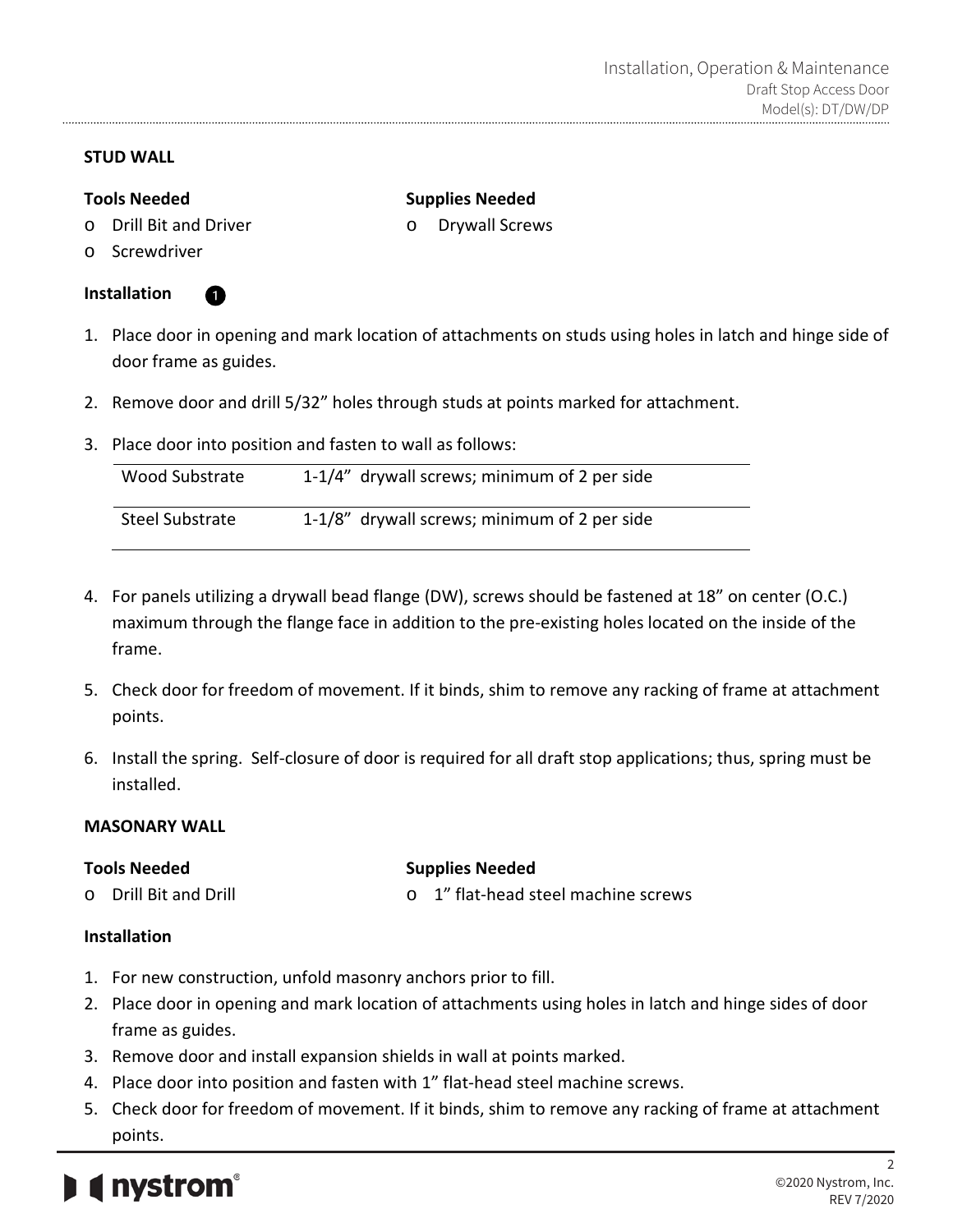6. Install the spring. Self-closure of door is required for all draft stop applications; thus, spring must be installed.